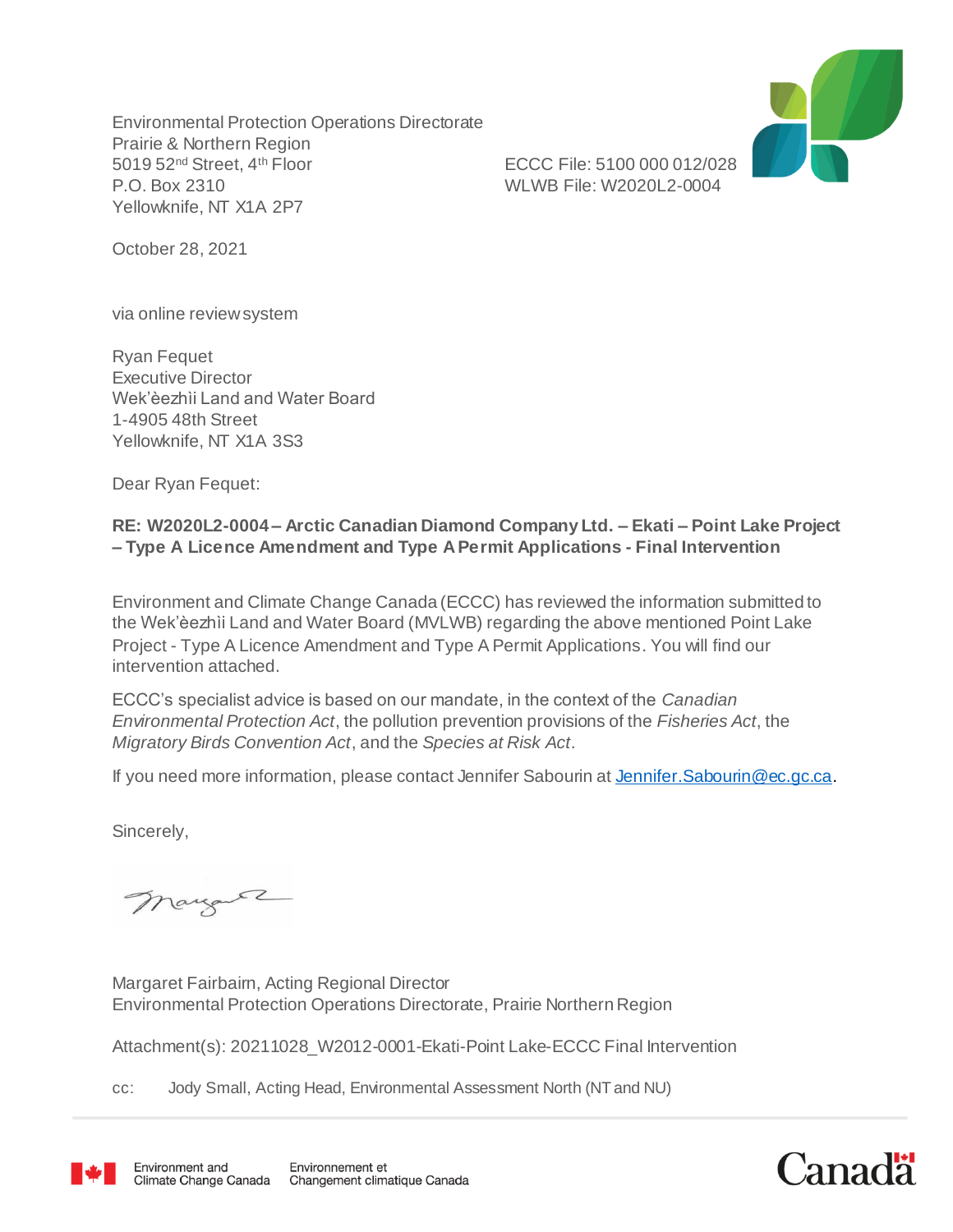

## **ENVIRONMENT AND CLIMATE CHANGE CANADA'S INTERVENTION TO THE** WEK'EEZHII LAND AND WATER **BOARD**

RESPECTING THE ARCTIC CANADIAN DIAMOND COMPANY LTD. TYPE A WATER LICENSE APPLICATION FOR EKATI - POINT LAKE MINE SITE

**OCTOBER 28, 2021** 



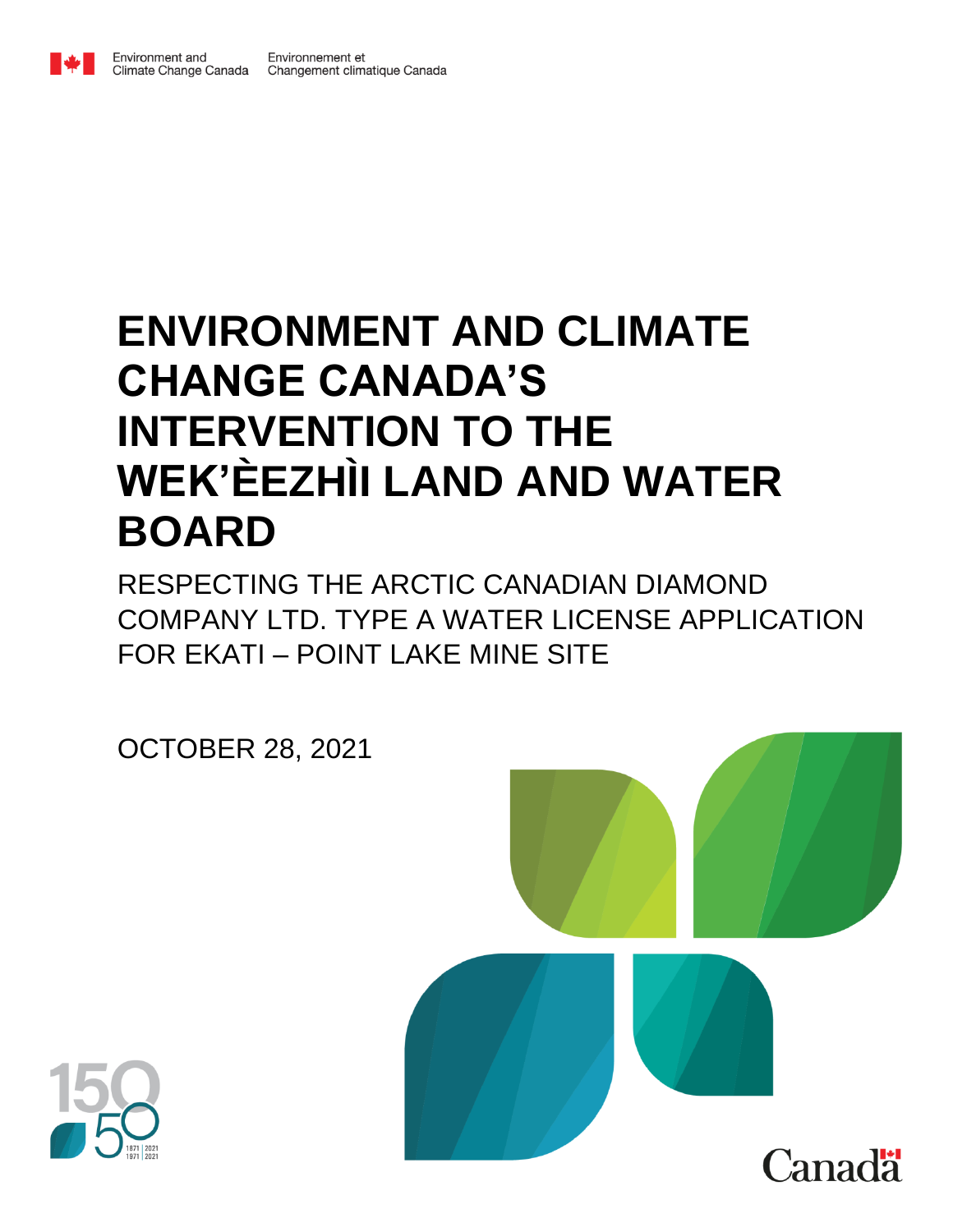## **Table of Contents**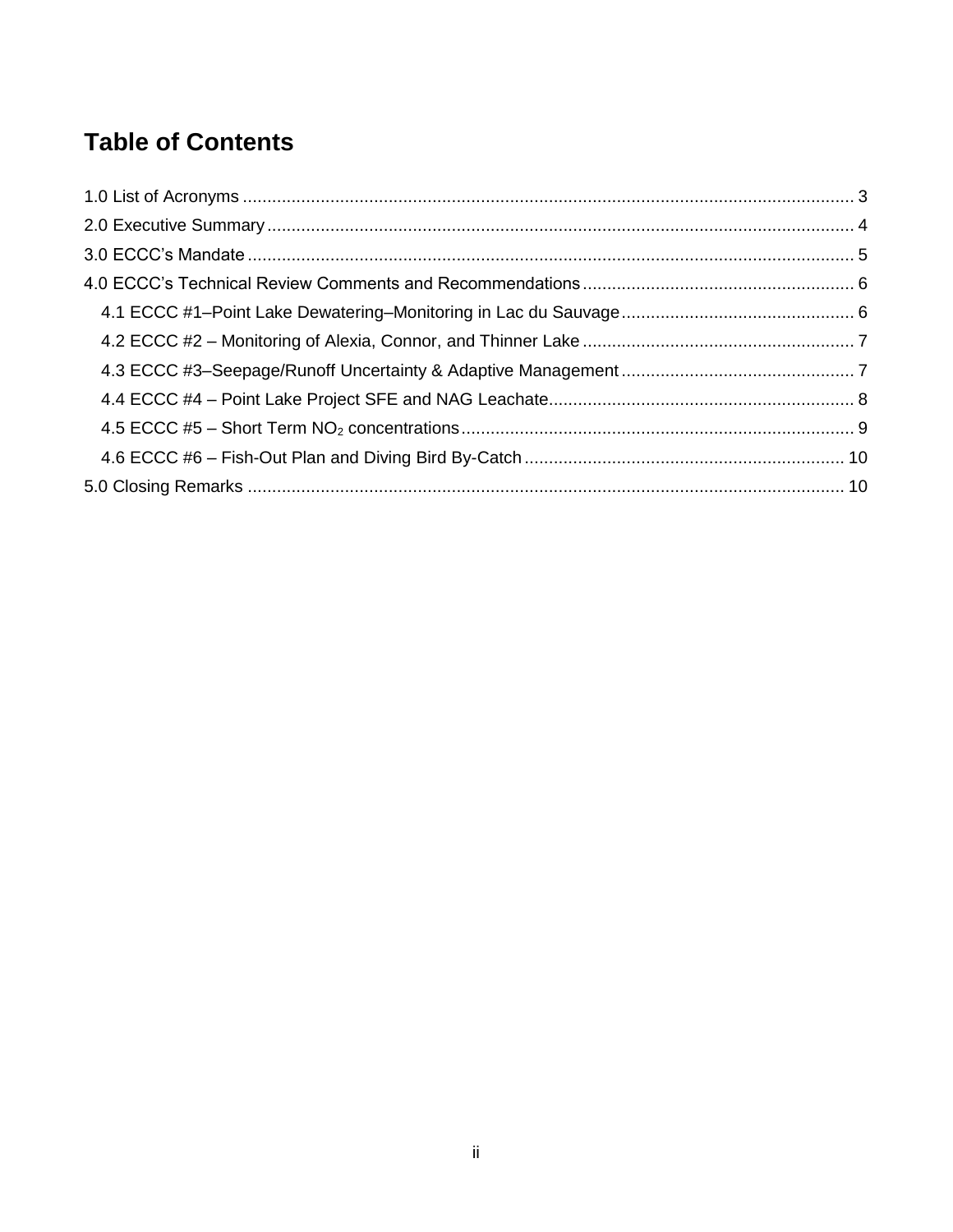# <span id="page-3-0"></span>**1.0 List of Acronyms**

- AEMP Aquatic Effects Monitoring Program
- **AQMP** Air Quality Monitoring Plan
- **CAAQS** Canadian Ambient Air Quality Standards
- CEPA Canadian Environmental Protection Act
- CCME Canadian Council of Ministers of the Environment
- EC Environment Canada (now Environment and Climate Change Canada)
- ECCC Environment and Climate Change Canada
- EQC Effluent Quality Criteria
- FA Fisheries Act
- **HCT** Humidity Cell Tests
- NAG Net Acid Generation
- NPR Net Potential Ratio
- PoPC Parameters of Potential Concern
- **SFE** Shake Flask Extraction
- SNP Surveillance Network Program
- **TSS Total Suspended Solids**
- WL-Water License
- WLWB Wek'eezhi Land and Water Board
- WRSA Waste Rock Storage Area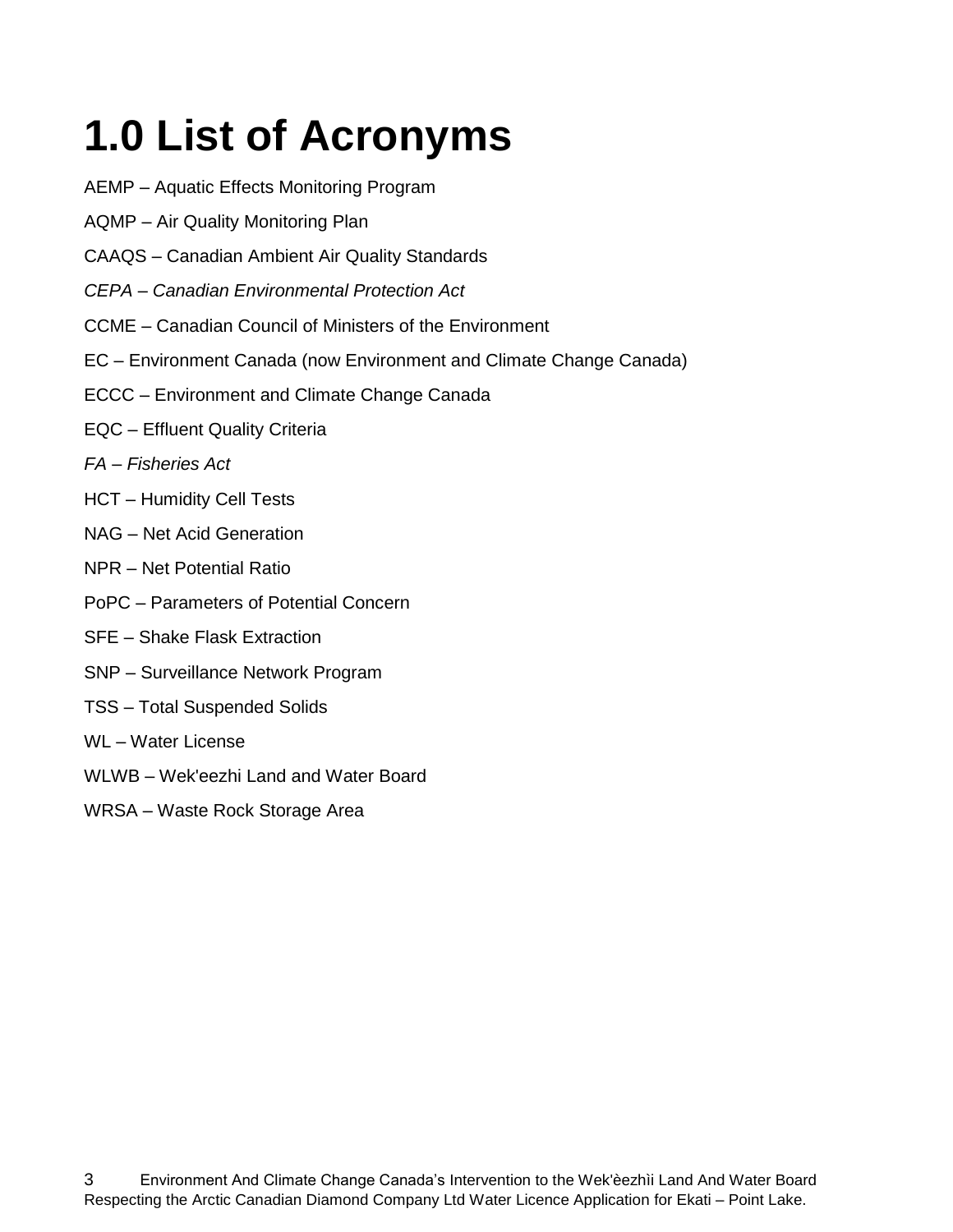## <span id="page-4-0"></span>**2.0 Executive Summary**

Arctic Canadian Diamond Company (ACDC; Arctic; the Proponent) is requesting an amendment to their Type A Water Licence (WL; W2020L2-0004) and two new Type A Land Use Permits (LUP; W2021X0004, W2021D0005) for a satellite open pit mining operation at Point Lake within the Ekati Diamond Mine. The Point Lake Project (the Project) would operate for a period of four to five years and would extend the general operating life of the Ekati Diamond Mine. Arctic will be incorporating the existing infrastructure from the Misery Camp and Ekati Main Camp to support the Project. The application will permit Arctic to construct a 0.5 km long access road to site, permit fish removal and dewatering of Point Lake, excavation of the open pit, construction of a Waste Rock Storage Area (WRSA) and overburden stockpile, and facilitate the transfer of minewater to the King Pond Settling Facility.

ECCC is submitting this intervention to the Wek'èezhìi Land and Water Board (WLWB; the Board) for consideration as per the requirements of the *Mackenzie Valley Resource Management Act*. Environment and Climate Change Canada (ECCC) has participated in all phases of the Water Licence/Land Use Permit process for the Project thus far, including submitting initial comments on the application on July 8, 2021 and attending the Technical Session held virtually in Yellowknife on September 7-9, 2021. ECCC is continuing its participation by way of this Final Intervention to the WLWB.

This intervention summarizes ECCC's technical review of the information provided in the WL review process. ECCC is providing technical, science-based information and knowledge to inform the Board of this project's potential effects in the receiving environment and on valued ecosystem components, based on our mandate pursuant to the *Canadian Environmental Protection Act*, the pollution prevention provisions of the *Fisheries Act*, the *Migratory Birds Convention Act*, and the *Species at Risk Act.* ECCC is submitting recommendations for the WLWB's and Proponent's consideration to help address outstanding concerns related to:

- TSS and Turbidity monitoring within Lac du Sauvage;
- Post-mining monitoring of Alexia, Connor, and Thinner Lakes;
- Seepage monitoring, predictions and closure criteria;
- SFE and NAG Leachate results;
- Reductions in  $NO<sub>2</sub>$  emissions;
- Development of a mitigation strategy to minimize diving bird by-catch during fish-out;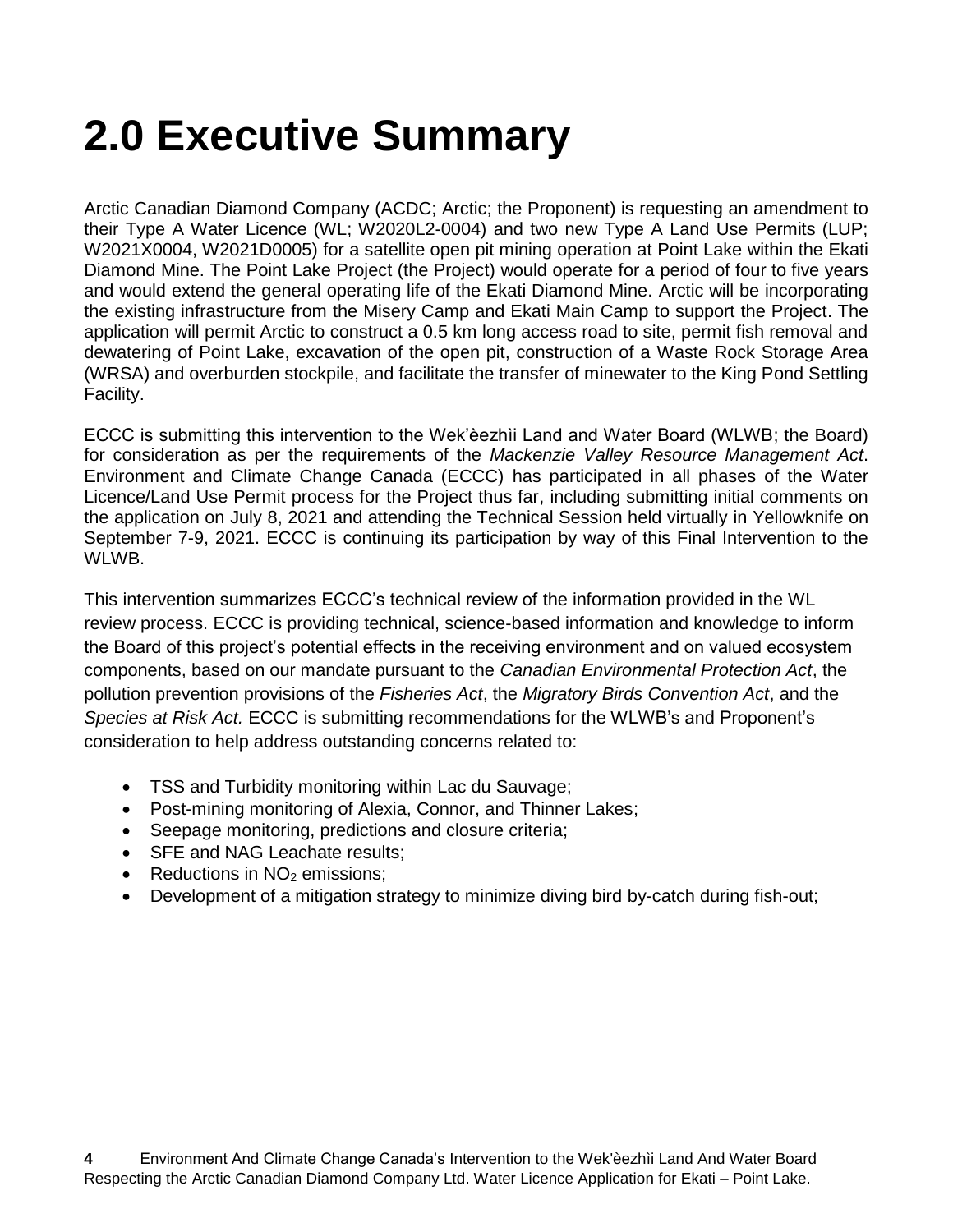## <span id="page-5-0"></span>**3.0 ECCC's Mandate**

Environment and Climate Change Canada's (ECCC) review of the Project is based on the Department's mandate which is conferred by the federal statutes and regulations administered under the authority of the Minister of Environment and Climate Change. ECCC's legislative framework for protecting and managing the environment is founded on various statutes, guidelines, codes of practice, and inter-jurisdictional and international agreements.

ECCC's specialist advice for this review has been provided pursuant to the *Canadian Environmental Protection Act* (*CEPA*), and the pollution prevention provisions of the *Fisheries Act,* the *Migratory Birds Convention Act* (*MCBA*), and the *Species at Risk Act* (*SARA*)*.* ECCC regulates the use of toxic chemicals, and develops and implements environmental quality guidelines pursuant to *CEPA*. ECCC also administers the pollution provisions of the *Fisheries Act*, which prohibit the deposit of a deleterious substance into fish-bearing waters.

ECCC is responsible for protecting and conserving migratory bird populations and individuals under the *MBCA*. ECCC also administers *SARA* in cooperation with Fisheries and Oceans Canada and the Parks Canada Agency to prevent wildlife species from being extirpated or extinct; to provide for the recovery of wildlife species that are extirpated, endangered or threatened as a result of human activity; and to manage species of special concern to prevent them from becoming threatened, endangered or extirpated.

Additional information on ECCC's mandate can be found at [https://www.canada.ca/en/environment](https://www.canada.ca/en/environment-climate-change/corporate/mandate.html)[climate-change/corporate/mandate.html.](https://www.canada.ca/en/environment-climate-change/corporate/mandate.html)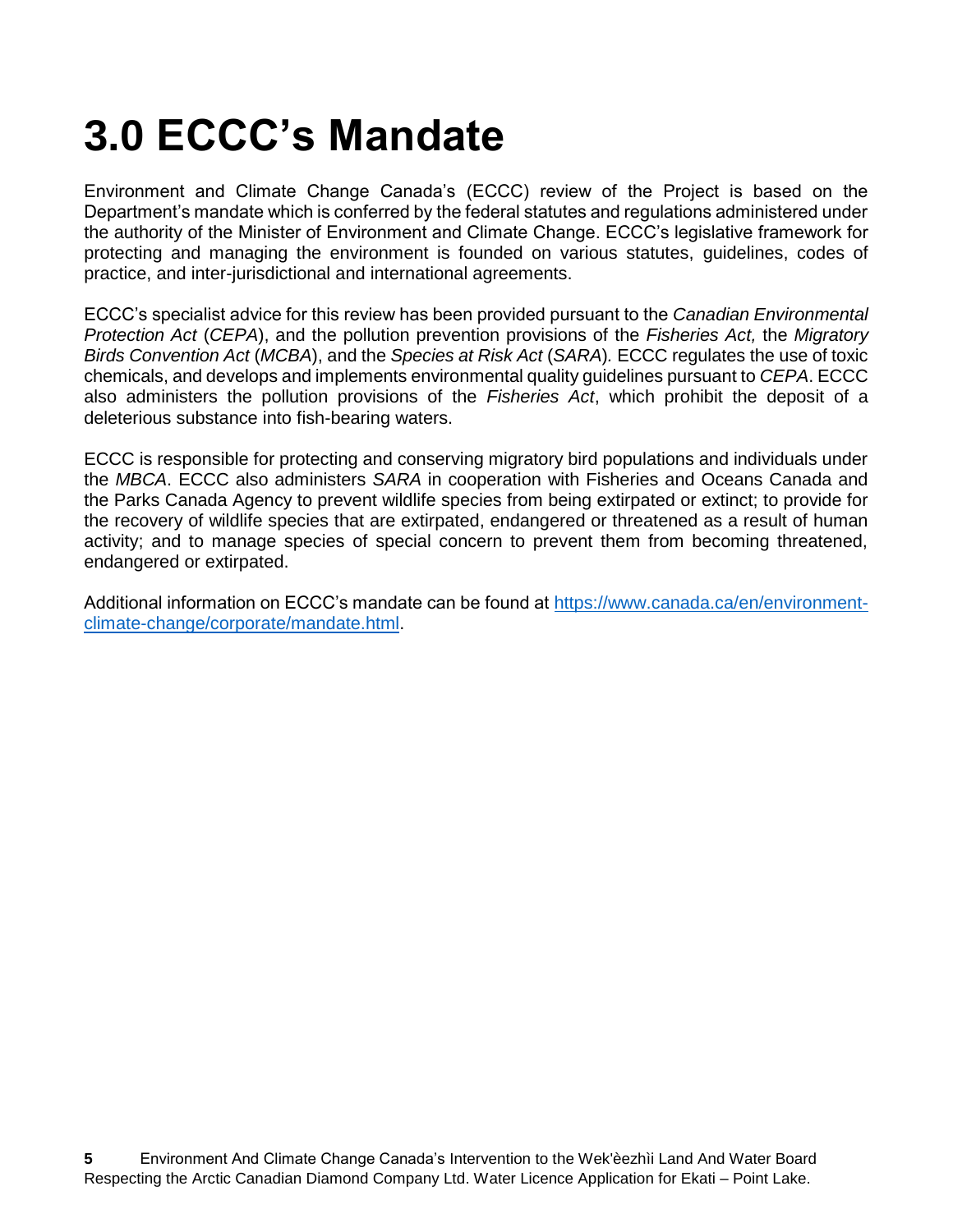## <span id="page-6-0"></span>**4.0 ECCC's Technical Review Comments and Recommendations**

#### **RESOLVED RECOMMENDATIONS:**

Following the technical review of Arctic's initial submission, ECCC recommended that the Proponent:

- Provide a discussion related to baseline data collected for Thinner Lake, including whether sufficient baseline data has been collected to date for use in evaluation of impacts.
- Provide additional information on the monitoring of runoff/seepage from the overburden stockpile prior to discharge into Thinner Lake.

In their response, the Proponent clarified existing baseline data and planned baseline data collection for Thinner Lake, and acknowledged the monitoring of runoff/seepage and MDMER requirements. ECCC is satisfied with Arctic's response and has no further comments on these topics.

### <span id="page-6-1"></span>**4.1 ECCC #1–Point Lake Dewatering–Monitoring in Lac du Sauvage**

#### **Reference(s):**

- ECCC-2
- Technical Session Discussions
- Technical Session Presentation Slide 68 & 70
- Technical Sessions Response IR #16 Point Lake Dewatering Plan

#### **Comment:**

ECCC has previously identified that during dewatering of Point Lake to Lac du Sauvage, Arctic was not proposing to monitor water quality within Lac du Sauvage. In response, Arctic stated that water quality was similar between Point Lake and Lac du Sauvage, and the potential for erosion was low, and therefore monitoring in Lac du Sauvage was unnecessary. However, in response to questioning during the technical meeting, Arctic responded that turbidity and total suspended solids (TSS) monitoring would be completed in Lac du Sauvage.

Subsequent to the technical meeting, an updated Dewatering Plan was provided in response to Technical Meeting IR#16. This updated plan outlines that there will be daily monitoring of the Stage 1 outflow location at Lac du Sauvage and visual inspection of the lake, but in-lake monitoring is not mentioned. Additional clarification is required on whether the Proponent is intending to complete confirmatory in-lake monitoring for TSS and turbidity, as recommended by ECCC.

#### **ECCC Recommendation(s):**

During the dewatering of Point Lake to Lac du Sauvage, ECCC recommends the Proponent conduct field turbidity monitoring along with periodic laboratory TSS analysis within Lac du Sauvage.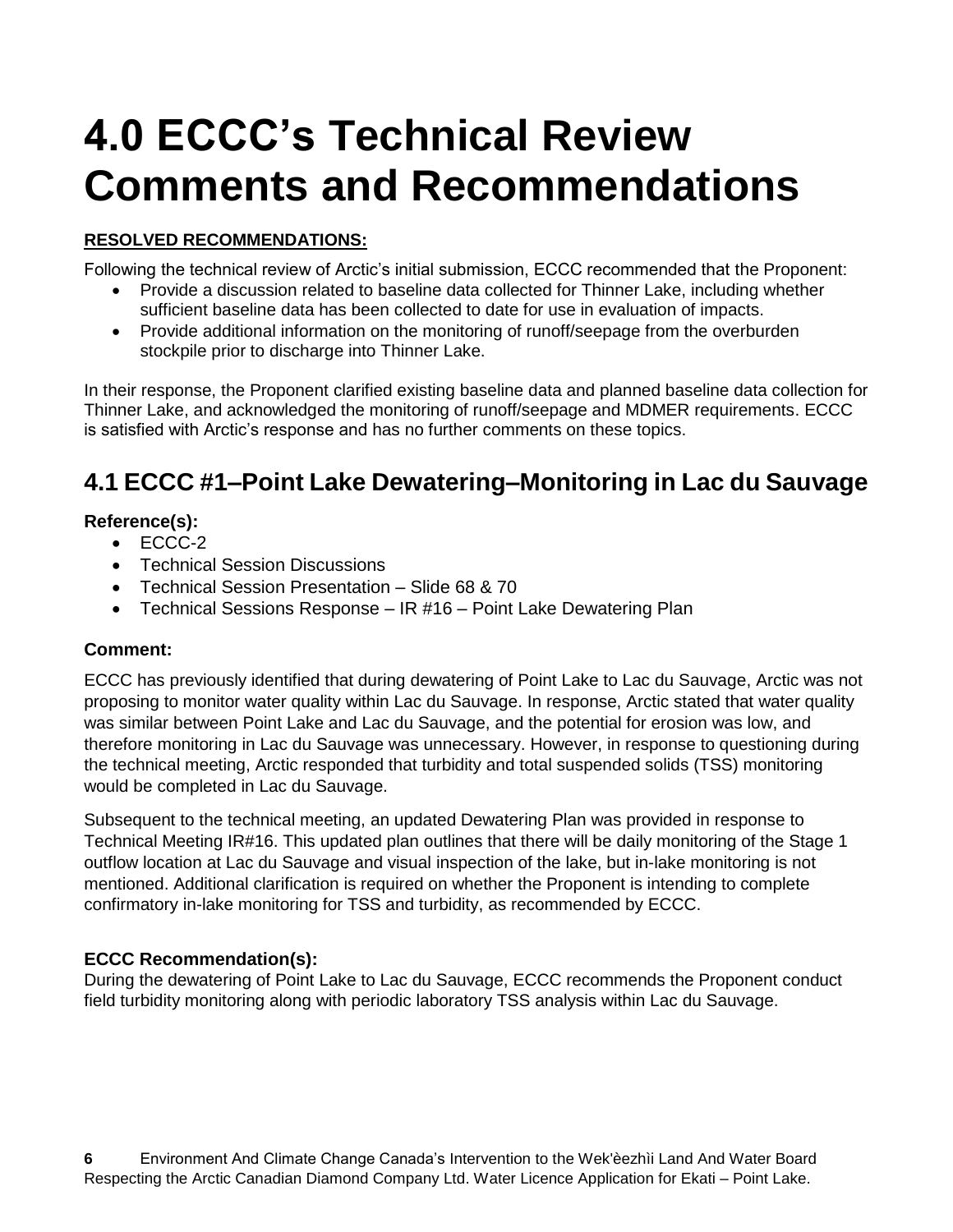### <span id="page-7-0"></span>**4.2 ECCC #2 – Monitoring of Alexia, Connor, and Thinner Lake**

#### **Reference(s):**

- $\bullet$  ECCC-3
- Technical Session Slide 75
- Arctic Response IR #51 Arctic Proposed Draft Licence

#### **Comment:**

As part of the monitoring program associated with the Point Lake Development, the Proponent proposed to conduct monitoring of Alexia, Connor and Thinner Lakes to monitor for impacts to these lakes primarily from dust and blasting. This monitoring is proposed to be included as part of the Surveillance Network Program (SNP) monitoring, rather than as part of the Aquatic Effects Monitoring Program (AEMP) based on the Proponent's rationale that the monitoring of these lakes is short term in nature since the overall mining of the Point Lake Project is short term.

Based on the response and discussions at the technical meeting, ECCC does not object to the monitoring of these lakes being located within the SNP, rather than the AEMP. The proposed monitoring under the SNP should be sufficient such that any potential impacts to these lakes during mining operations are identified. However, the SNP stations, as proposed by Arctic, do not adequately capture the long term monitoring aspects of impacts to these lakes once mining is completed, and drainage is restored. As worded, the proposed SNP stations (1616-53, -54, -55) include monitoring "twice per year during the ice-free season during active open pit mining at the Point Lake Pit." SNP monitoring is therefore strictly limited to the monitoring during operations, and does not encompass any monitoring once mining has completed, the pit has been flooded, and connections to surface water have been re-established. Additional details are required, outlining how these lakes will be monitored during the post-mining period.

#### **ECCC Recommendation(s):**

ECCC recommends that Arctic provide additional information on the post-mining monitoring of Alexia, Connor and Thinner Lakes, including how data will inform closure and any required mitigation. Arctic should include specific details on which monitoring program the surveillance of Alexia, Connor and Thinner Lakes will be completed under, given that it is excluded from the SNP as currently proposed.

### <span id="page-7-1"></span>**4.3 ECCC #3–Seepage/Runoff Uncertainty & Adaptive Management**

#### **Reference(s):**

- Technical Session Slide 55
- GNWT IR #8, WLWB IR #6, WLWB IR #7

#### **Comment:**

Throughout the review process there has been discussion regarding the preliminary approach used by Arctic for water quality predictions, and the absence of detailed modelling for water quality of runoff from the waste rock storage area (WRSA). The Proponent has stated that the Misery pit data and Jay Pit detailed modelling serve as proxies to predict the potential water quality associated with the Point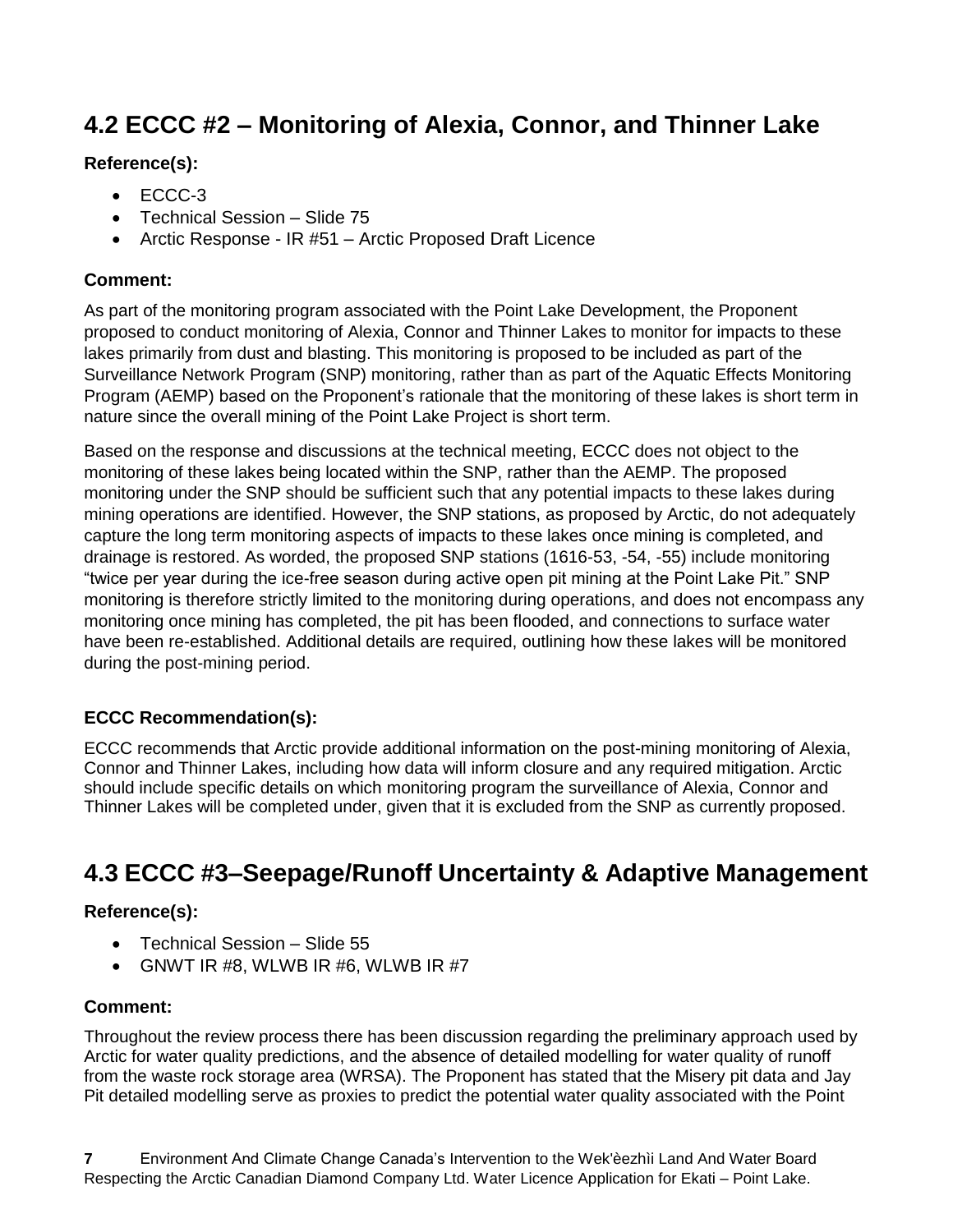Lake Project; Arctic asserts it is appropriate to do so as their approach will capture a broad range of conditions, and given that Point Lake is a smaller project.

In response to several IR's related to this topic following the technical meeting, Arctic has stated that they intend to submit closure seepage water quality predictions as part of the Point Lake WRSA design report. Arctic has stated that all seepage/runoff from the piles will be collected and transferred to King Pond and will continue to be collected until seepage water quality has been demonstrate to be safe for deposit into the receiving environment. ECCC is supportive of development of closure seepage water quality predictions and associated closure criteria. Development of site-specific predictions will contribute to the overall adaptive management approach for long-term seepage/runoff quality from the WRSA such that any potential issues may be identified early and managed/mitigated with sufficient time to prevent impacts to the environment.

#### **ECCC Recommendation(s):**

ECCC recommends that Arctic model seepage water quality at closure, and conduct periodic updates of predictions based on seepage monitoring data during operations. Closure criteria should be identified in conjunction with thresholds for management action in the case of poor seepage quality or unexpected observations.

### <span id="page-8-0"></span>**4.4 ECCC #4 – Point Lake Project SFE and NAG Leachate**

#### **Reference(s):**

- Memo Point Lake Project SFE Leachate and NAG Leachate test results (October 19, 2020)
- Technical Sessions Arctic IR #13

#### **Comment:**

During the Technical Sessions and in response to IR #13, Arctic had committed to providing Shake Flask Extraction (SFE) and Net Acid Generation (NAG) extraction test results for review by the Board and interveners. In the last paragraph, the Proponent states:

"*ERM established triggers to determine if additional testing should be conducted or the Point Lake material was adequately represented by the Jay Project testing data. The triggers resulted in the initiation of kinetic tests if NAG leachate PoPC concentrations were 30% greater than the concentrations measured in the Jay Project NAG leachate. Table 5-1 presents a comparison of the maximum Point Lake leachate concentrations compared to maximum concentrations measured in the respective Jay Project dataset and metasediment HCT datasets. The maximum sulphate, arsenic, cadmium, nickel, uranium, and vanadium concentrations in the Point Lake NAG leachate were 30% higher than the Jay Project NAG leachate but of these parameters, only arsenic, uranium, and vanadium exceeded the HCT leachate concentrations. The Point Lake sample selection included samples with the lowest calculated NPR and measured NAG pH value and thus this assessment should not be interpreted as the Point Lake samples being of higher risk for metal leaching but simply as benefiting from additional kinetic information."*

It is unclear how the 30% threshold was determined. ECCC is of the view that the Point Lake samples may have a higher risk of metal leaching as the results of NAG leachate PoPC concentrations of six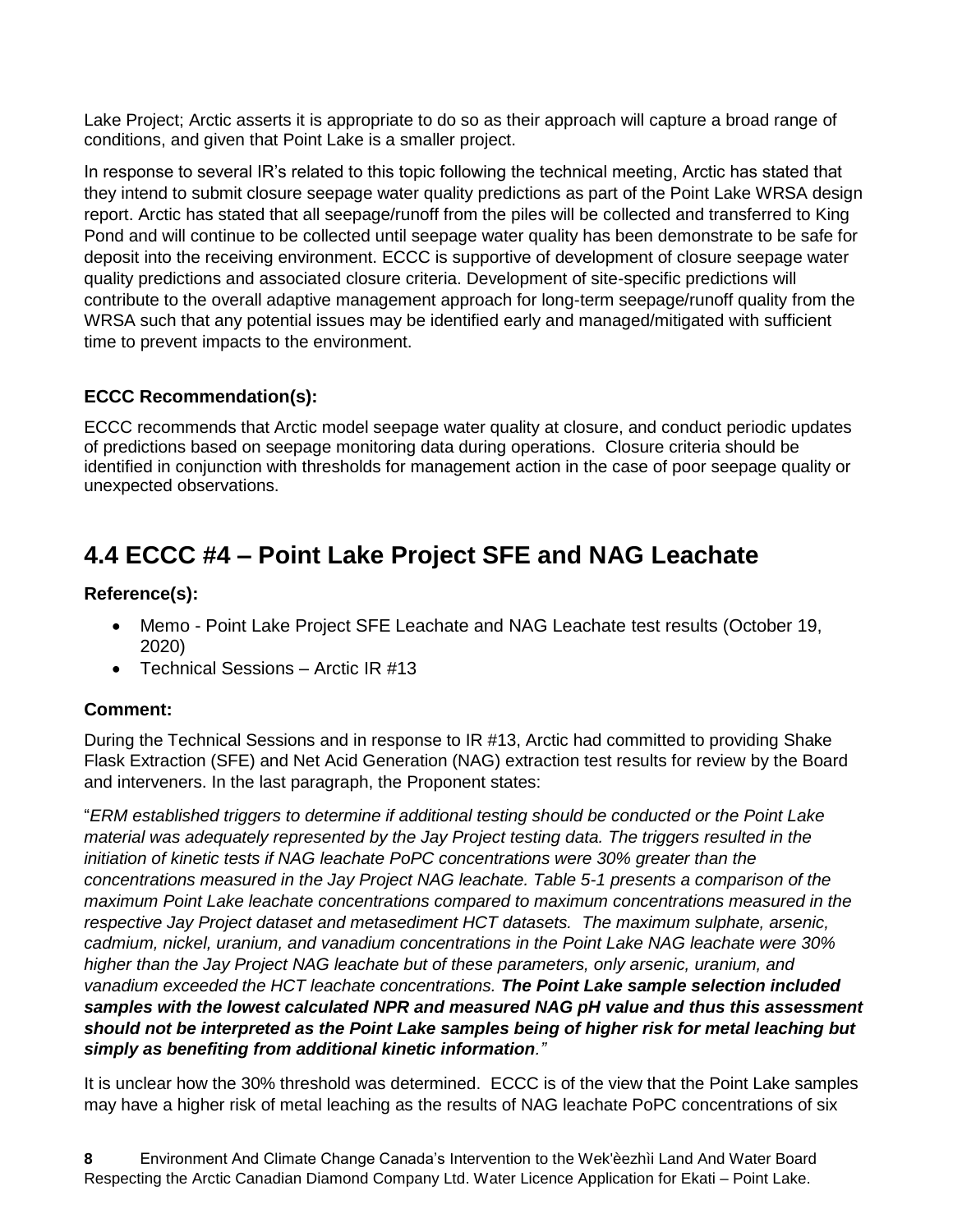parameters were 30% greater than the concentrations measured in the Jay Project NAG leachate for samples which had low calculated NPR.

#### **ECCC Recommendation(s):**

ECCC recommends the risk management of seepage to ensure there will be no outmigration of contaminants from the Waste Rock Storage Facility.

### <span id="page-9-0"></span>**4.5 ECCC #5 – Short Term NO<sup>2</sup> concentrations**

#### **Reference(s):**

- Ekati Diamond Mine Proposed Development of the Point Lake Project: Project **Description**
- Ekati Diamond Mine 2017 Air Quality Monitoring Program
- Ekati Diamond Mine 2019 Air Quality Monitoring Program

#### **Comment:**

The Proponent has undertaken ambient air quality monitoring of contaminants including  $PM_{2.5}$ ,  $NO<sub>2</sub>$ , and  $SO<sub>2</sub>$ . The 2017 AQMP report contains tables of daily 1-hour maximum  $NO<sub>2</sub>$  concentrations for 2015 and 2016. The 2019 AQMP report contains tables of daily 1-hour maximum  $NO<sub>2</sub>$  concentrations for July through December 2019. All measurements were taken at the Continuous Air Monitoring Building at the Polar Explosives site, and were in conformity with the Government of Northwest Territories objectives for 1-hour NO<sub>2</sub> concentrations. However, the Canadian Council of Ministers of the Environment (CCME) have since developed health-based Canadian Ambient Air Quality Standards (CAAQS) whereby the 3 year average of the annual 98th percentile of the daily maximum 1-hour average concentrations should not exceed 60 ppb for 2020 and 42 ppb for 2025. For the 2015-2016 period, there were 51 days where the daily maximum one-hour average  $NO<sub>2</sub>$  concentration exceeded 42 ppb (nearly 7% of the total days). There is some indication that  $NO<sub>2</sub>$  concentrations may have decreased in more recent years, but there is uncertainty as to whether the 2025 CAAQS will be achieved going forward.  $NO<sub>2</sub>$  concentrations within the open pit would likely be higher due to reduced ventilation.  $NO<sub>2</sub>$  concentrations peak in the winter months due to the overlapping factors of a) additional heating demands for worker's accommodations and other critical services, and b) the spike in heavy truck traffic bringing supplies for one year within the approximately two-month window when the winter road is open.

#### **ECCC Recommendation(s):**

ECCC recommends the Proponent consider methods for reducing  $NO<sub>2</sub>$  emissions going forward. ECCC recognizes the requirement for fuel consumption to maintain critical services including heating during the very cold winter months. ECCC recommends the Proponent expedite replacement or upgrading of older equipment with engines that meet Tier 4 standards. With Arctic winters expected to continue gradually warming in the future, the period of time when the winter road is open is anticipated to shrink, resulting in an even larger spike in emissions from supply trucks. ECCC recommends, where feasible, for the Proponent to provide incentives for supply trucks that are equipped with cleaner engines.